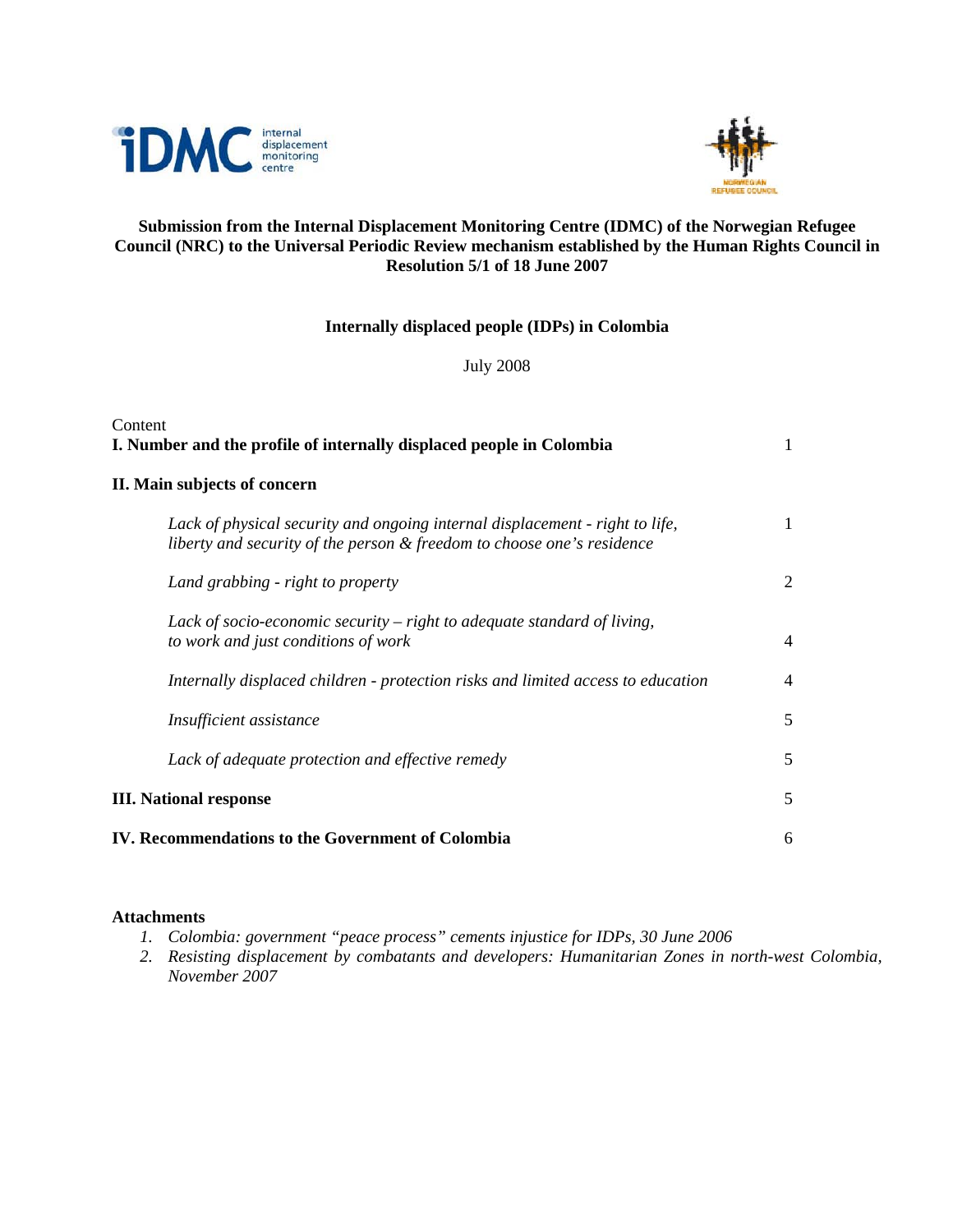### **I. Number and profile of internally displaced people in Colombia**

1. The estimates of the number of internally displaced people (IDPs) in Colombia differ, depending on the source. National NGO Consultoría para los Derechos Humanos y el Desplazamiento (CODHES) has recorded **4,247,882** IDPs from 1985 to the end of 2007 with **305,966** newly displaced in 2007; the government's registry of displaced population (RUPD) gives the number of **2,452,152**, with **288,406** displaced and registered in 2007 (data as of 31 March 2008).<sup>[i](#page-6-0)</sup>

2. A majority of IDPs flee from the countryside, where they are engaged in small-scale farming as owners or as day-labourers, to the slums around larger urban areas. However, increasing control by paramilitary groups and violence related to organised crime force from 8 to 12 per cent of the IDPs to flee again within the urban areas, causing intra-urban displacement unrecognised by the government.

3. None of the IDPs in Colombia live in camps, but there are areas where the majority of the inhabitants are IDPs. 96 per cent of the country's more than 1,000 municipalities have experienced forced displacement, with Antioquia, Cesar, Magdalena and Putumayo departments particularly hard hit.

4. The IDPs in Colombia do not represent a homogenous ethnic, social or political group, though Afro-Colombian and indigenous communities are proportionally more exposed to conflict, violence, and displacement than other groups. Virtually all of the 84 indigenous groups living in Colombia have been affected by displacement. Yet, statistically indigenous groups are less exposed to forced displacement than afro-Colombian communities mainly as a result of peaceful and collective resistance strategies to resist in their territories.<sup>[ii](#page-6-1)</sup> In both cases, the right to freedom of movement is seriously curtailed by the armed groups.

5. The Colombian government has prioritised return within the "democratic security" policy as a long-term solution to forced displacement, in many cases without guaranteeing the safety and dignity or voluntary nature of returns. The government's return programme has in any case not prevented continued massive displacements nor has it lead to significant returns. The 2008 report of the Monitoring Commission indicates that only 3 per cent of IDPs registered in RUPD have the intention of going back to their places of origin, the majority citing security reasons and lack of livelihood opportunities (69 per cent).<sup>[iii](#page-6-1)</sup>

## **II. Main subjects of concern**

### *Lack of physical security and ongoing internal displacement right to life, liberty and security of the person & freedom to choose one's residence[iv](#page-6-1)*

6. In 96 per cent of cases, internal displacement in Colombia has been triggered by direct threats, violence and fighting. <sup>[v](#page-6-1)</sup> The current phase of Colombia's conflict started around 40 years ago and it involves national and international commercial interests, an internal war pitting the government and paramilitary forces against two guerrilla groups, the Colombian Revolutionary Armed Forces - People's Army (FARC-EP) and the National Liberation Army (ELN), and a related war on drugs. Control of land has, both historically and in the present phase of the conflict, been one of the primary objectives of the armed groups. As a result peasants and smallscale farmers have deliberately and systematically been forced from their homes by the armed groups.

7. All fighting parties have disregarded basic principles of international humanitarian law and are responsible for inflicting violence on civilians and uprooting people from their homes and land, including many paramilitary groups who were officially demobilised in 2006. In between the beginning of the demobilisation process on 1 December 2002 and 30 April 2007, the paramilitary groups were held responsible for the killing or forced disappearance of more than  $3,000$  people outside combat.<sup>[vi](#page-6-1)</sup> Both paramilitary and guerrilla groups routinely seek revenge on populations who remain in areas previously controlled by the enemy, with forced displacements and human rights abuses including killings, massacres and torture ensuing. The Colombian state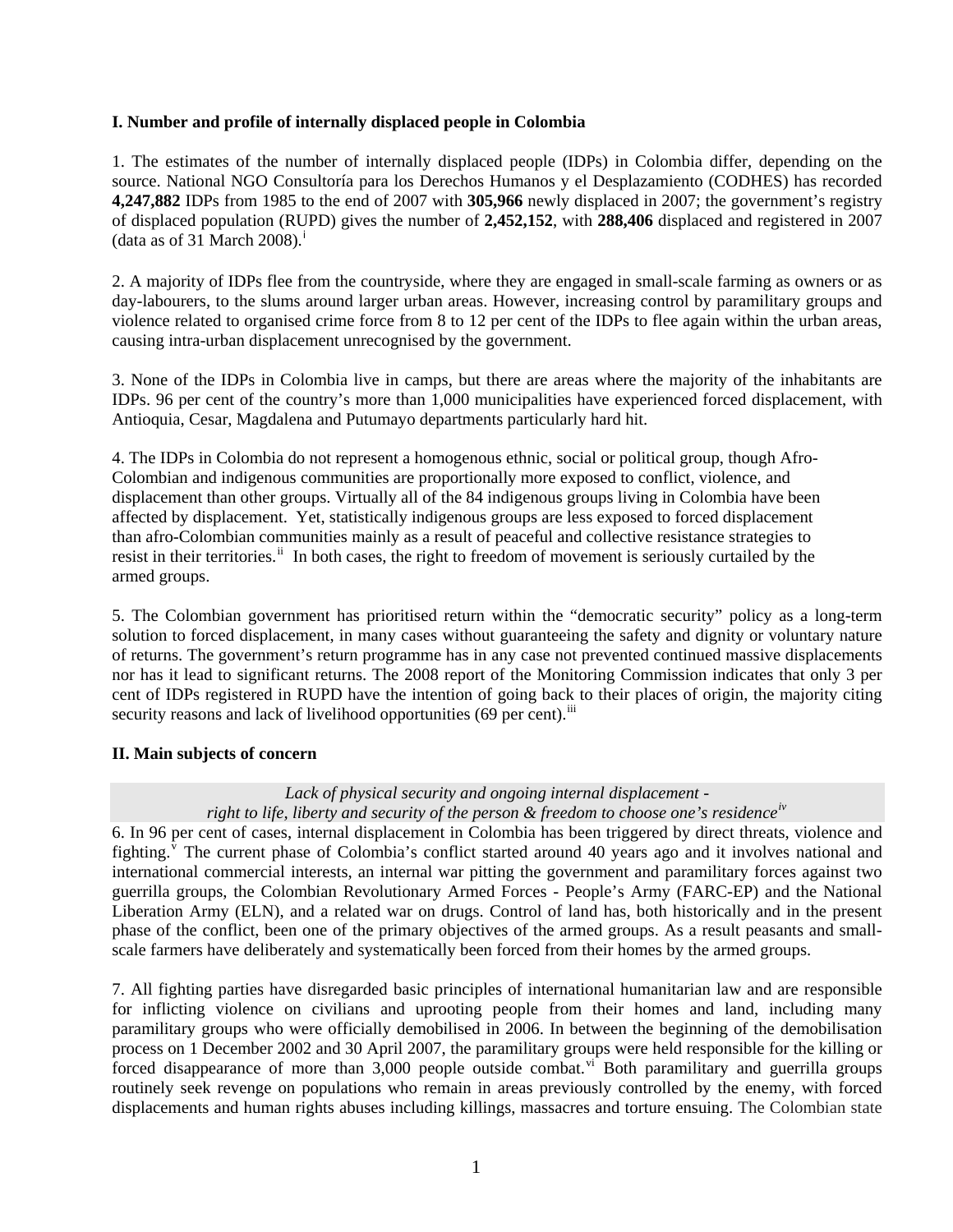on the other of hand is held directly responsible for the extrajudicial executions and forced disappearances of a total of 955 people between July 2002 and June 2007.<sup>[vii](#page-6-1)</sup> Similarly, in 2002 the State was held responsible for 17 percent of all human rights violations, which increased to 56 percent by mid-2006.<sup> $viii$ </sup>

8. The current conflict has lasted for more than 40 years and many civil society organisations have distanced themselves from the armed actors, guerrillas and paramilitary groups alike by advocating for non-violence. This strategy undermines the legitimacy of the armed groups which often react with threats, assassinations and more forced displacement.

9. Displaced communities' leaders, members of organisations of displaced people and human rights defenders who accompany them are often targeted with violence as a result of their work. Defending the interests of IDPs or other victims of conflict beyond a purely humanitarian response is often perceived as an attack on the perpetrators of displacements or other rights violations.

10. Thousands of farmers have been forced to flee their homes since 1999 as a result of a massive campaign of indiscriminate aerial chemical spraying of crops, particularly in the western Amazon region traditionally controlled by the guerrillas. Such spraying indiscriminately damages illicit crops, but also food crops, water sources and livestock, and thus threatens the livelihoods of affected populations. Moreover, the affected farmers are often perceived as collaborators of the guerrillas and reportedly treated accordingly by the local authorities or paramilitary groups. They are left with few choices: some continue planting coca crops in even more remote areas, others join the guerrillas or paramilitary forces or flee to urban centres where they live in violent slums.

### *Land grabbing - right to property[ix](#page-6-1)*

11. Two to six million hectares of land are estimated to be controlled by paramilitary groups, which formally demobilised in August 2006, and their successors who grabbed large tracts from the IDPs. <sup>[x](#page-6-1)</sup> Different intimidation tactics have been used to make people give up their land, ranging from direct use of force through threats and intimidation to other forms of economic and social pressure (for more, see especially Attachment 2.) Colombia is also a resource-rich country in which timber, hydroelectric power, mines, and plantations of crops such as African palm, have attracted international investment from many of the largest companies in the world.<sup>[xi](#page-6-1)</sup> They have also attracted guerrillas to fight these companies and paramilitaries to protect their interests, which brought about more violence, fighting and displacement. The regions richest in natural resources and potential for agricultural development are thus the ones most affected by internal displacement and landgrabbing.

12. Violence and forced displacements increased significantly after the 1993 introduction of law 70 that granted Afro-Colombians organised into community councils the right to obtain land titles. Since then palm oil companies have intensified their pressure to gain access to Afro-Colombian land in the Chocó region and in the southern Nariño department. Strategies in the Chocó region included commissioning of paramilitaries who violently displaced, coerced, intimidated and fraudulently forced Afro-Colombians to cede parts of the collective territories to oil palm companies. Companies also took advantage of the violence, confusion and displacement generated by the internal armed conflict to take over vast territories. In some cases, the areas were repopulated with settlers from other parts of the country to work on the palm plantations. In other cases, people fleeing conflict in nearby departments fled to the land abandoned by others.

13. The living conditions of IDPs who set up humanitarian zones are often precarious. Not having enough land to cultivate for their own needs, they need to bring in all food and non-food items from the outside, which is deliberately made difficult by military and paramilitary groups controlling the area The situation is generally more difficult in newly established humanitarian zones (see Attachment 2 to this submission).

14. In December 2007, the Attorney-General's office initiated formal investigations against 23 palm companies in the Chocó region on the basis of having contracted paramilitaries to forcibly displace communities and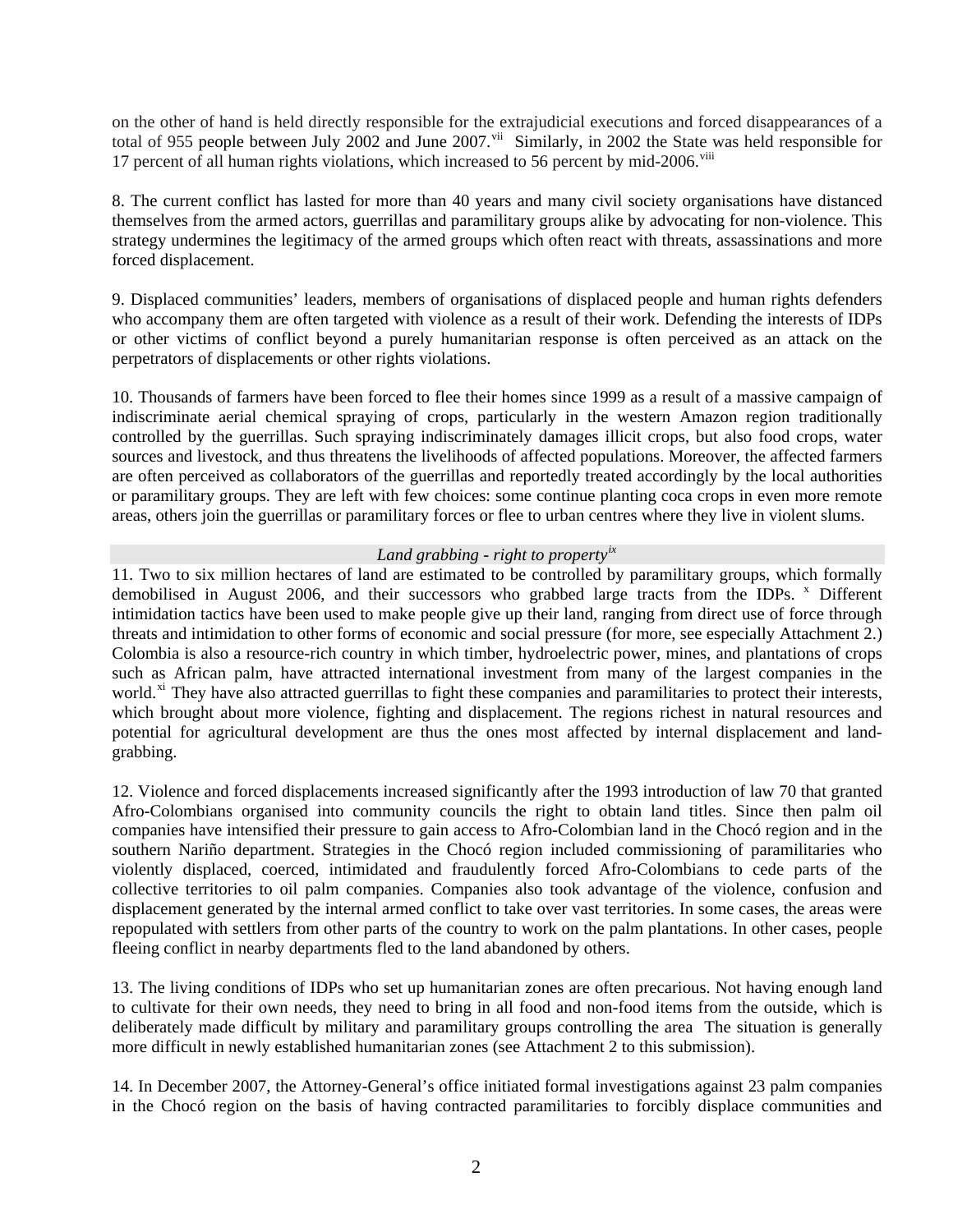subsequently established palm plantations on these communities' land. Since the announcement, only two of the 23 companies have been indicted.

15. In August 2007, due to pressure from the international community, mainly from the United States, INCODER, a governmental institution mandated to administer and implement land-laws, ordered that 18,000 hectares of land be returned to these communities. While the territories have formally been returned to their rightful owners, according to the authorities, palm companies continue to illegally operate in the collective territories and IDPs are still under threat to prevent them from returning as of June 2008.

16. Despite the positive legal developments and widespread recognition by the government that the IDPs are the rightful owners of these territories, the threats and attacks against the returnees are increasing. Community members are being subjected to threats against their lives, assassination attempts, their houses and properties burnt down and their food crops destroyed by cows set loose on their property. Paramilitaries or their successors continue to intimidate the civilian population in many parts of the country. In September 2007, paramilitaries shot two persons from the Curvaradó community in Chocó, leaving them critically injured.

17. In an attempt to hang on to their land and to increase their chances of staying out of the armed groups' attempts to implicate them in the conflict, some Afro-Colombian and indigenous IDPs in the Urabá region have established "humanitarian zones" on or near collective land from which they have been forced to flee. For example, in November 2006 there were five humanitarian zones in the districts of Jiguamiandó and Curvaradó in Chocó Region, hosting an estimated 400 out of the 2,125 people who lived in the two districts before the counter-insurgency operation began in 1996. In 2005, there were more than 50 humanitarian zones or similar initiatives in Colombia<sup>[xii](#page-6-1)</sup> (for more on humanitarian zones, see Attachment 2 to this submission).

### *Lack of socio-economic security –*

## *right to adequate standard of living, to work and just conditions of work[xiii](#page-6-1)*

18. The conflict has generated a protracted humanitarian crisis which affects the majority of the internally displaced people in Colombia. They are the poorest of the poor in a country where more than around 45 per cent of the population lives below the poverty line, and 12 per cent in extreme poverty in 2006 according to National Planning Department.<sup>[xiv](#page-6-1)</sup> To escape immediate threats to their safety, the majority of them look for refuge in areas of big cities where they often do have poor access to food, water, shelter and public services such as health care.

19. In 2008, in a contribution to the Constitutional Court's initiative to verify the enjoyment of rights of displaced people, the Commission Monitoring Public Policy on Forced Displacement published its first report, based on survey of registered IDPs. These IDPs, as the report says, may constitute around only half of those *actually* displaced.

Socio-economic indicators give the following picture:

- the situation is "critical" in terms of **food** sufficiency with 59 per cent showing some indications of insufficient food intake in the week preceding the survey, and 27 per cent of children under five diagnosed with malnutrition;
- only eight per cent enjoy adequate and dignified **housing**;
- 21 per cent are not covered by the public **health** care system (SGSSS);
- in terms of **income generation**, while 45 per cent have access to labour markets, the majority do not receive adequate remuneration nor do they work in dignified conditions. Only 12 per cent earn the equivalent of the minimum legal wage and only two per cent have income higher than the poverty  $line<sup>xv</sup>$  $line<sup>xv</sup>$  $line<sup>xv</sup>$ .

*Internally displaced children - protection risks and limited access to education[xvi](#page-6-1)*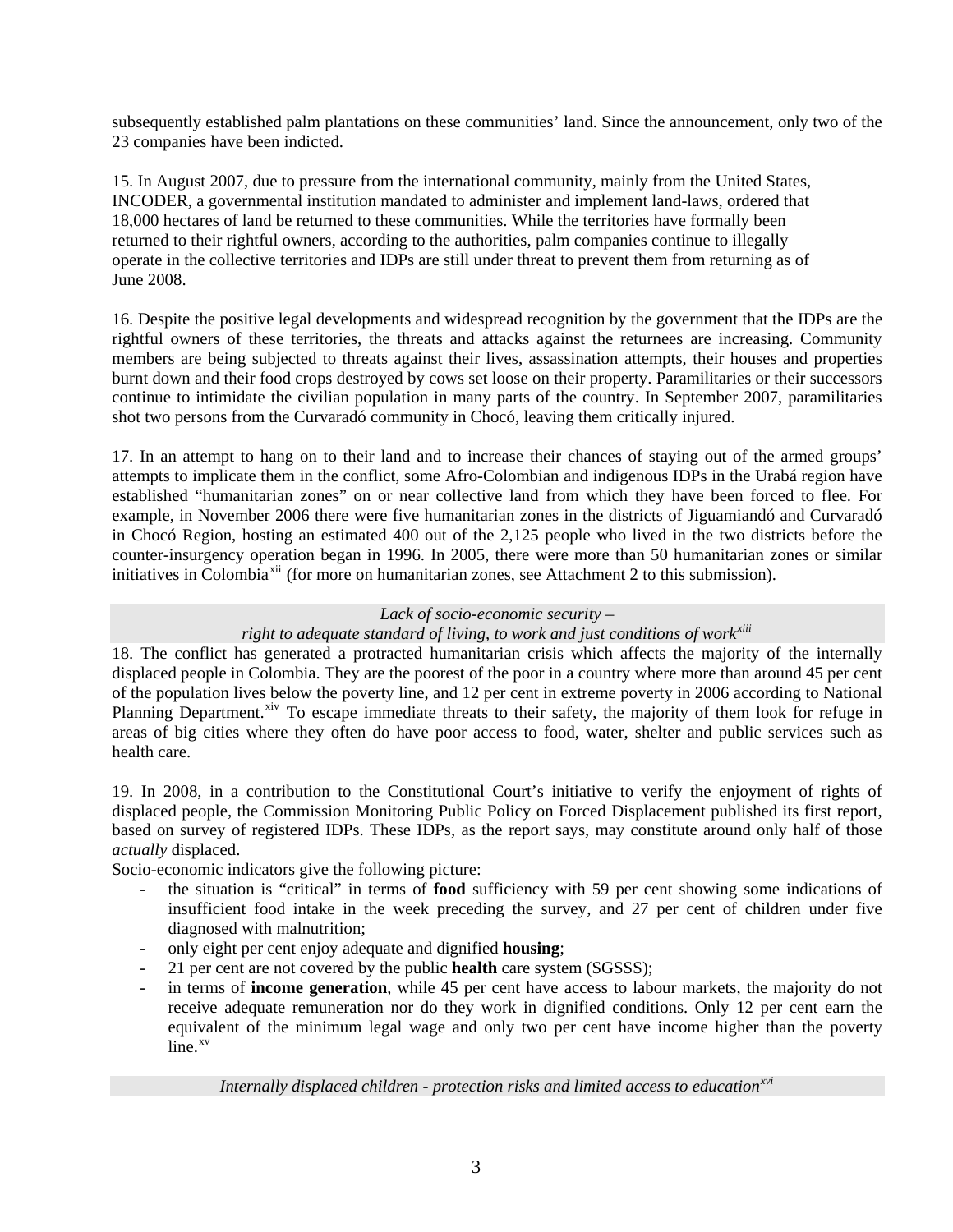20. More than one million Colombian children have had to flee their homes with their families. The report of the Monitoring Commission says that 54 per cent of the registered displaced population are children and youth below the age of 20, 41 per cent of the displaced are below 15. Children in areas of displacement face serious protection threats such as family separation, forced recruitment, and land mines as well as can experience or witness violence, including sexual violence.

21. Some 20 per cent of children of school age have either dropped out of school or have never started. Costs of the materials required, such as school uniforms, school books and transportation are a major impediment to a higher percentage of school attendance.<sup>[xvii](#page-6-1)</sup> According to the Prosecutor General's Office, regardless of the method of measurement adopted, the rate of exclusion is appalling: the Ministry of Education's figure for the number of displaced children who go to school (114,044), compared with the number of displaced people under 18 years old (645,612), gives the percentage excluded as 82 per cent of the displaced; if we compare it with the displaced population between five and 17 years old, the exclusion rate is 75 per cent; and finally if we compare it with the Ministry's own estimation of the displaced population of school age (342,274), the exclusion rate is 67 per cent.<sup>[xviii](#page-6-1)</sup>

#### *Insufficient assistance[xix](#page-6-1)*

22. The government's policy to IDPs restrict humanitarian assistance to the first three months after registration, prolonged in exceptional cases to six months, was declared unconstitutional by the Constitutional Court in 2007.<sup>[xx](#page-6-1)</sup> Yet the Monitoring Commission states in its report of January 2008 that the provision of immediate assistance is low. 81 per cent of registered IDP families did not receive such assistance and only 0.2 per cent (one in every 500) received all of its elements (temporary accommodation, emergency medical care or medicines, food, potable water, clothing). 39 per cent of families registered as displaced did not receive emergency humanitarian assistance, 61 per cent received at least one of its components (assistance with rent, medical coverage, school entry assistance, food or food vouchers, potable water, training) and practically no family received all of its elements. Moreover, a downward trend in provision of such assistance has been noted.<sup>[xxi](#page-6-1)</sup>

## *Lack of adequate protection and effective remedy[xxii](#page-6-1)*

23. Impunity and limitations of access to justice<sup>[xxiii](#page-6-1)</sup> are among principal impediments to a long-term solution for displaced people. The Representative of the Secretary-general on the human rights of IDPs noted in his report following the mission to Colombia that:

Although forced displacement is a crime under Colombian law, allegedly less than 1 per cent of all criminal cases are prosecuted under this crime. In most cases, it is examined in connection with other crimes under Colombian criminal law and not on its own. The Representative felt that this practice disregards the fact that there are many IDPs who did not suffer additional human rights violations, other than being forcibly displaced. The Constitutional Court in sentence T-025 of 2004 declared that individuals forcibly displaced, in addition to other remedies for human rights violations, had rights to truth, justice and reparation as victims of the crime of forced displacement under Colombian law.<sup>[xxiv](#page-6-1)</sup>

24. More than 120,000 victims of crimes committed by members of paramilitary groups have registered their claims to be compensated within the framework of the "Peace and Justice" law<sup>[xxv](#page-6-1)</sup> at the Attorney General's office, but little progress has been made so far, with no indictment issued in  $2007$ <sup>[xxvi](#page-6-1)</sup> The challenges are daunting: some victims claiming compensation for loss of land have been killed, while others have received death threats. Similarly, of the more than 600,000 forced displacements, sanctioned as a crime against humanity in law 589 of 2000, only 6501 cases were registered by the Prosecutors Office, 32 of them went to the courts, were 13 sentences were carried out against 15 persons in a two year period from 2004 to 2006.<sup>[xxvii](#page-6-1)</sup> This account for an efficiency rate of approximately 0,002% (for more see especially Attachment 1 to this submission).

#### **III. National response and assistance to IDPs**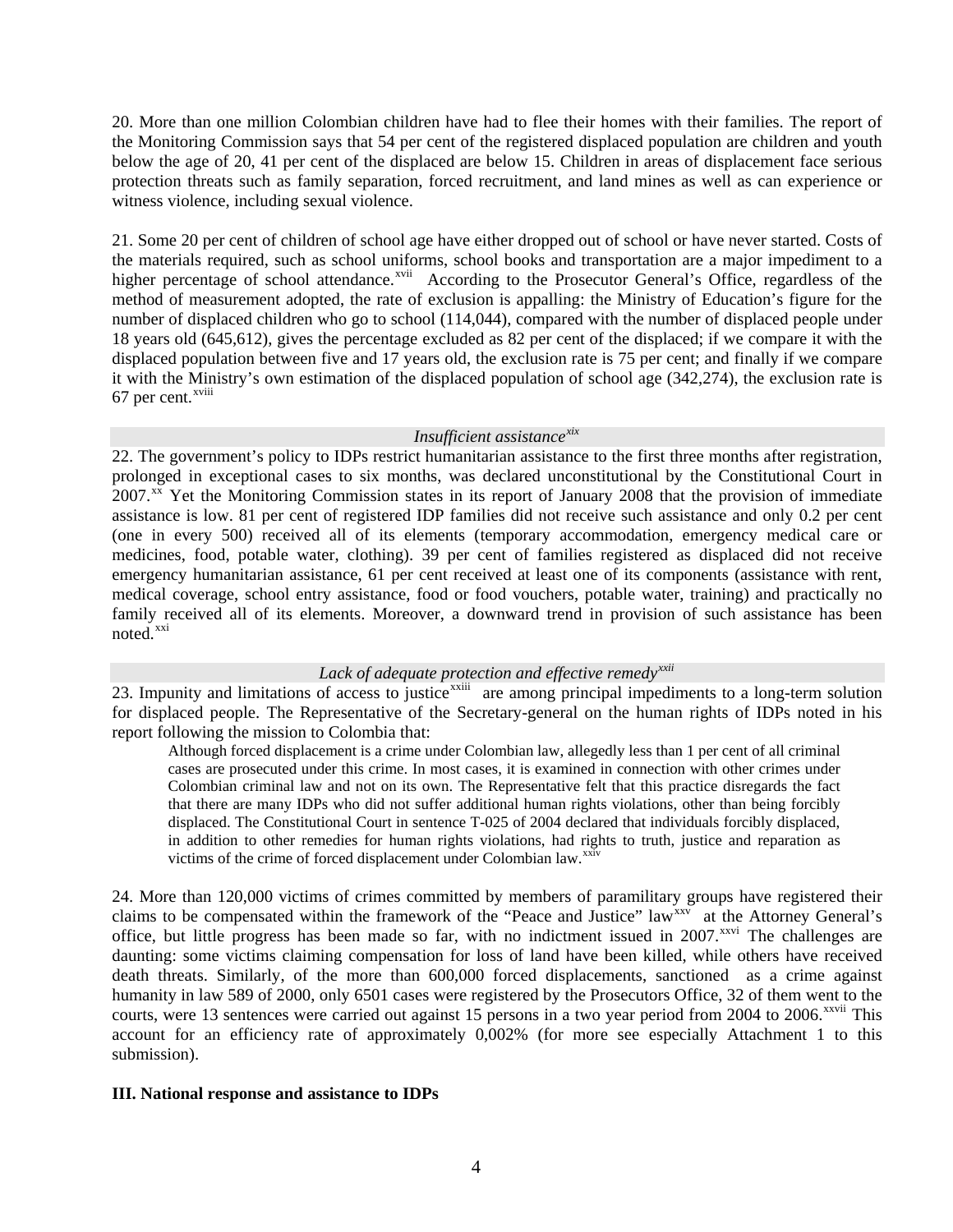25. Colombia is host to the second-largest IDP population in the world and has at the same time adopted one of the most advanced legislations to address their protection and assistance needs. However, practically all reports on internally displaced people in Colombia, including by the Constitutional Court, emphasise the staggering discrepancy between the expressed intentions of the government and the effective enjoyment of the rights of the IDP

26. The body charged with responding to internal displacement at national level, as established by Law 387 (1997), is the National System of Attention to People Displaced by Violence (SNAIPD). It is composed of 14 government ministries and other public, private, and community organisations covering various areas such as agriculture, social security, health, and education. The Social Solidarity Network, created in 1999 and renamed Social Action in 2005, manages the SNAIPD, coordinates and oversees assistance to IDPs and those at risk of displacement, and plans and delivers services to IDPs officially registered.<sup>[xxviii](#page-6-1)</sup>

27. In January 2004, the Constitutional Court concluded<sup>[xxix](#page-6-1)</sup> that the lack of protection and attention given to displaced people and communities at risk of displacement was unconstitutional. This ruling has made the court the most important and authoritative supervisor of the government's compliance with its own policies and laws and may be used as an example for other countries. The ruling reflected serious structural deficiencies attributable to state bodies, based on lack of compliance with the 1997 Law 387, the high number of complaints brought before the Courts by IDPs, and the deterioration of their situation due to omissions in public policy, all of which resulted in the violation of their rights.<sup>[xxx](#page-6-1)</sup> The Court ordered the government to reformulate its public policy, to assign adequate resources to the maximum of its capacities, to take concrete action to prevent forced displacement, and to guarantee protection of the rights of IDPs.

28. In response to the Court verdict, the National Plan of Integral Attention to People Displaced by Violence was launched in February 2005, through Decree 250 (2005). The plan outlined the government's strategy to prevent displacement and to assist about 1.5 million officially registered IDPs in accordance with Law 387. Also in November 2005, the government committed the equivalent of more than \$2 billion to the protection and assistance of IDPs for the period from 2005 to 2010. A number of agencies and ministries have submitted their reports to the Court which is, as of May 2008, in the process of evaluating the government's compliance with Sentence T-25.

## **IV. Recommendations to the Government of Colombia**

- ¾ *Fully implement the measures set out in the Constitutional Court's decision of January 2004 to prevent internal displacement, protect and assist IDPs during displacement and provide durable solutions, including ensuring the protection of civilians from arbitrary displacement and other human rights violations in line with national legislation, international human rights standards and international humanitarian law*
- ¾ *Ensure that effective mechanisms as dictated by Law 975 are put in place for the restitution of land and assets illegally seized by paramilitary groups and their successors, or ensure that adequate compensation is provided to internally displaced people and other victims of conflict if restitution is not possible*
- ¾ *Engage internally displaced people and civil society organisations in a dialogue on peaceful means of ending the conflict.*

## **The information above is fully referenced in and drawn from:**

- The IDMC's online database: www.internal-displacement.org
- The IDMC's reports (attached to this submission)*:*
- *1) Colombia: government "peace process" cements injustice for IDPs, 30 June 2006*

*2) Resisting displacement by combatants and developers: Humanitarian Zones in north-west Colombia, November 2007*